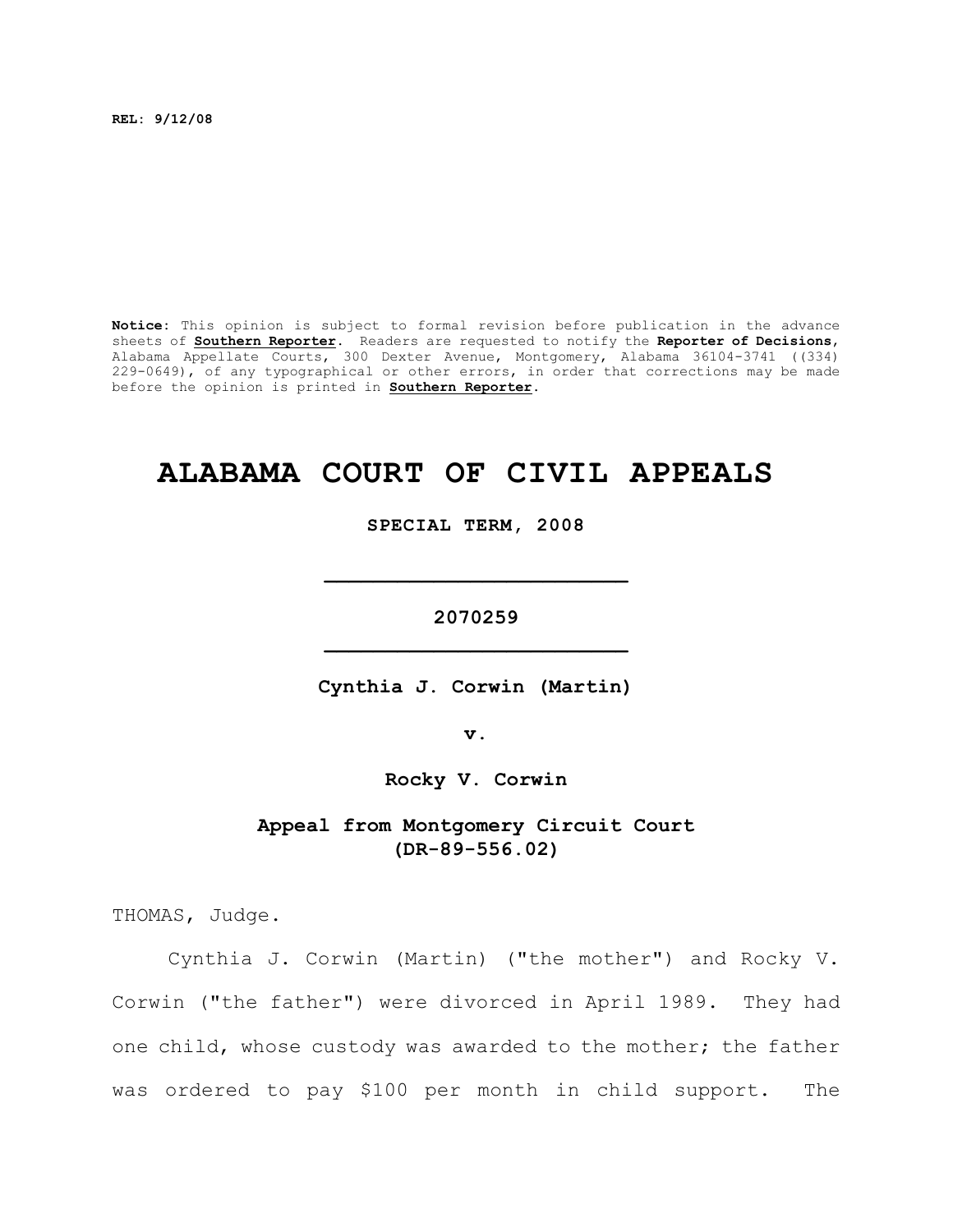mother remarried in 1992; in August 1994, her husband adopted the child. On July 11, 2007, the mother filed a contempt petition seeking to have the father held in contempt for nonpayment of his child support between April 1989 and August 1994. She sought a \$6,200 child-support arrearage and \$2,502.49 in interest on that arrearage. After a trial, the trial court denied the mother's petition. She appeals.

At trial, the mother testified that the father had made no child-support payments between the date of the parties' April 1989 divorce and the date of the child's adoption in August 1994. The father presented receipts showing payments to the mother and to the Montgomery Family Court. Although some of the payments the father alleged he had made were made to the mother to pay a hospital bill incurred by the child, the father testified that the mother had agreed to accept those payments in lieu of child-support payments. The father also testified that he had made three cash payments to the mother. The father's testimony and documentary evidence amounted to proof of payments totaling \$3,614. The father admitted, however, that he had not made any payments since October 1992, after, he said, the mother told him she did not

2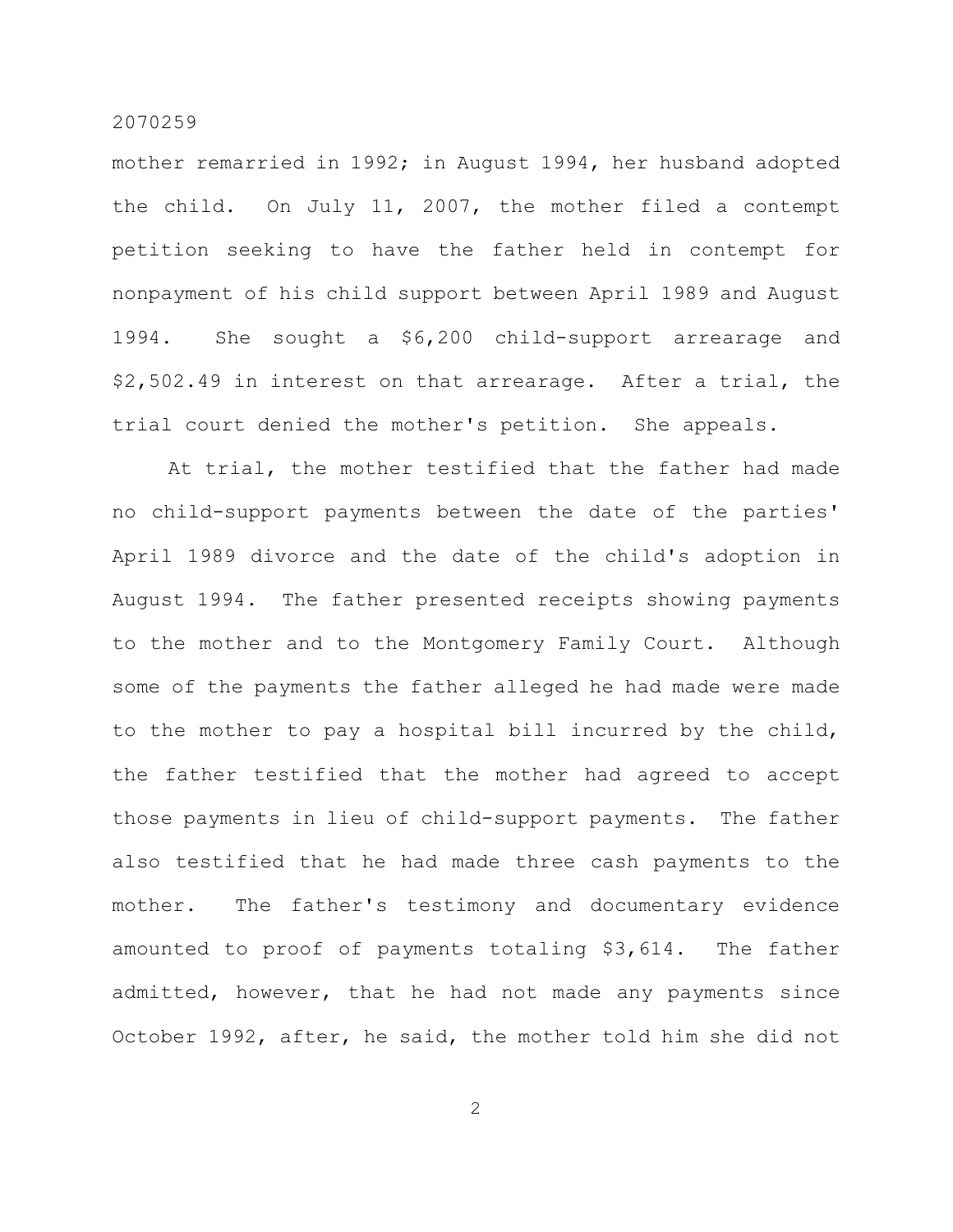need his money anymore because of her remarriage. The father admitted that he did owe an arrearage for the time between the last payment he made in October 1992 and the date of the child's adoption in August 1994.

The trial court's judgment denying the mother's contempt petition reads, in pertinent part:

"These parties were divorced by Order of this Court [on] April 17, 1989. There was one child born of that marriage .... Said child has reached adulthood and at the time of trial was age 20.

"The [father] was ordered to pay \$100 per month in child support pursuant to the Final Decree of Divorce. The [mother] seeks an award of \$6,200, plus interest accrued for the last 13 years. The [mother] filed exhibits with her Petition to Show Cause which indicate that the [child] was legally adopted by Robert Martin, to whom the [mother] is married. The date of the adoption was August 22, 1994. The [mother] asserts that the [father] is due to pay her child support for the time period between the date of the divorce and the date that the child was legally adopted.

"The [mother] also asserts that no child support was ever received by her, nor any payments made on her behalf by the [father] in lieu of child support.

"The [father] produced numerous receipts of money orders made payable to the Family Court of Montgomery County evidencing payments made for child support in 1989, 1990, 1991 and 1992. In addition, the [father] produced a document evidencing the [mother's] signature on a receipt wherein he paid \$300 to the [mother] during this time period. [The mother's] Exhibit #2 is a document from the Court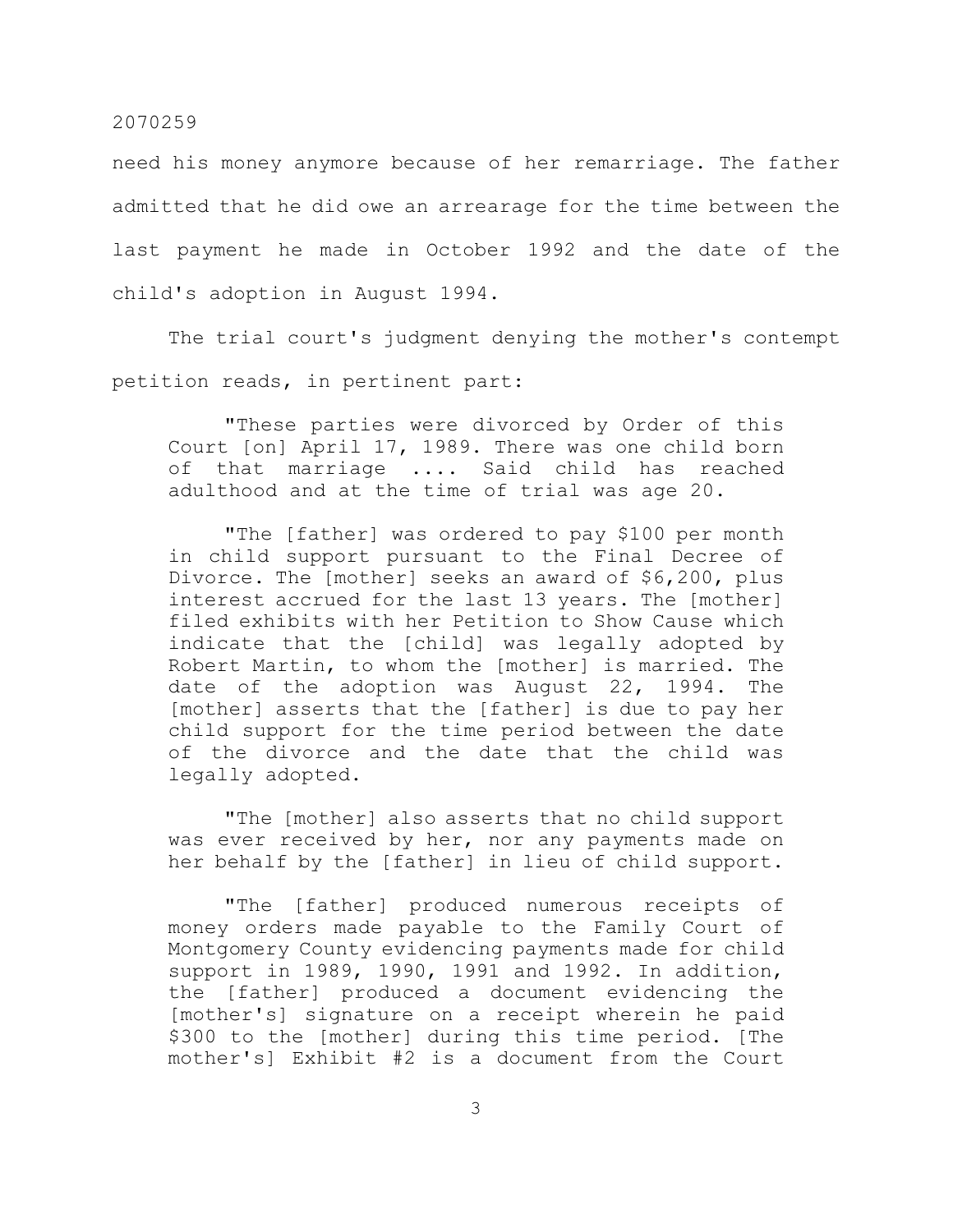Payment Center showing that no records were found. Clearly, because no records could be found does not mean that the [father] did not pay child support monies into the system or directly to the [mother] as his receipts evidence.

"A review of the adoption documents submitted by the [mother] does not indicate that any amount of child support arrearage was preserved in the Final Order of Adoption. While it is undisputed that a child support obligation becomes a judgment when due and unpaid, it is well settled that amounts of judgments must be preserved if they are to be collected. Here, the [mother] has failed to preserve any amount of child support arrears, in the form of judgment or otherwise, contemporaneous with the termination of the [father's] rights at the time of the adoption on August 22, 1994.

"The Code of Alabama, 1975, § 26-10A-29, clearly states that a natural parent is relieved of any further obligation to the adoptee at the time the child is adopted. In other words, parental rights are terminated by adoption prior to or at the time of adoption, and this Court is not aware of any statute which allows termination of parental rights to be reversed.

"The Court notes with interest that the Petition For Adoption filed by the [mother's] husband states at Paragraph #8 that the natural father verbally consented to the adoption on April 15, 1992, some two and a half years prior to the adoption of the child in August of 1994.

"It appears that the [father] made child support payments between the time of the divorce and the date of adoption . Whether or not the [father] made all child support payments required of him prior to the adoption cannot be determined. The [the mother's] testimony that no child support was ever paid nor was any amount paid on her behalf in lieu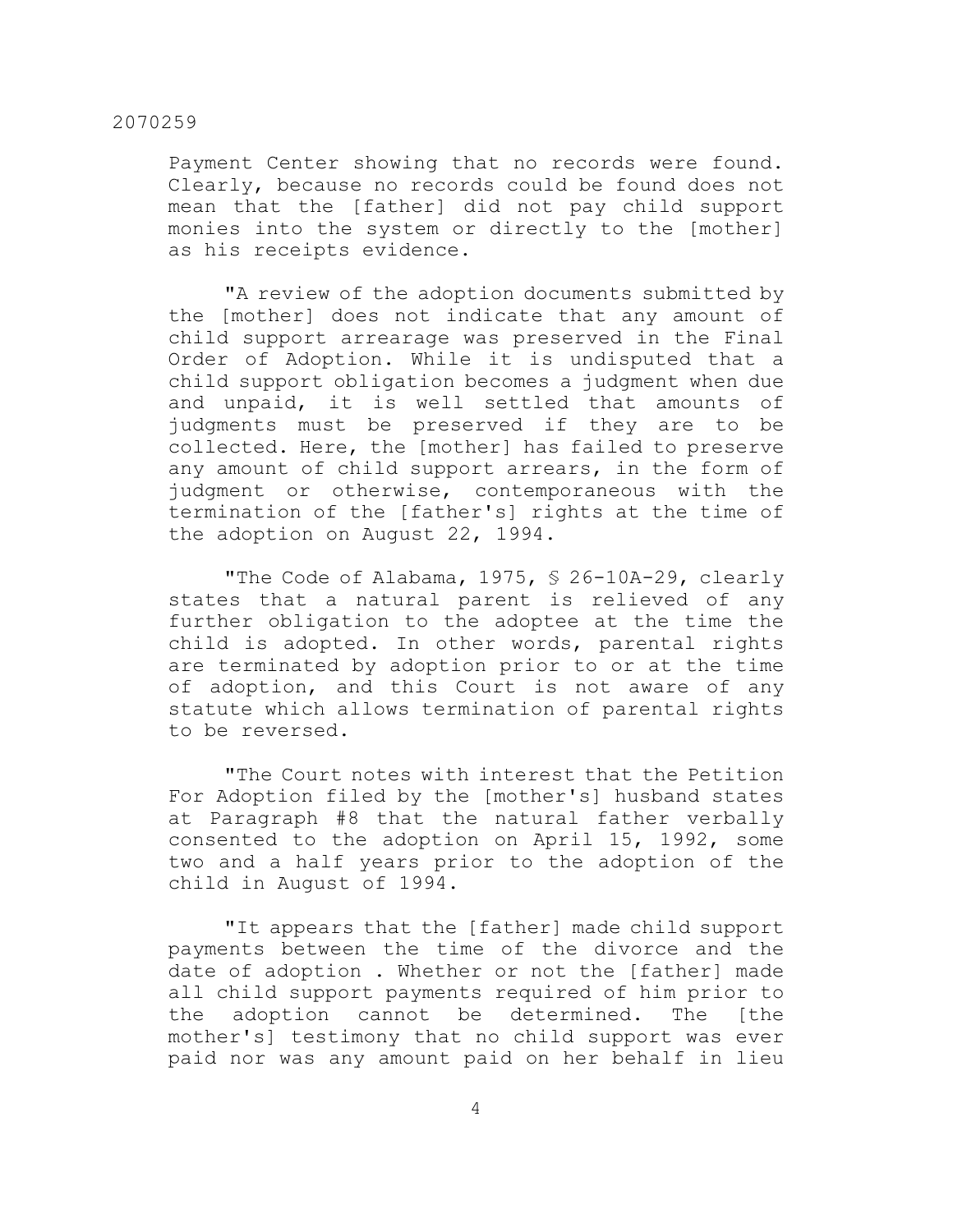of child support is not credible. Based on undisputed evidence presented by the [father], he made some, if not all, child support payments.

"Based upon the statutes and the undisputed evidence that the [child] was adopted, the [father's] rights terminated and no judgment or child support arrearage was preserved or perfected contemporaneous with those events, the Court has no alternative but to deny the [mother's] Petition to recover child support during the years prior to the adoption."

The mother argues that the trial court erred when it failed to award her the accumulated child-support arrearage. Specifically, the mother challenges the trial court's reliance on the mother's "failure to preserve" the arrearage in the 1994 adoption action in the probate court. She relies on the oft-stated principle that child-support payments are judgments on the date that they become due. See Ex parte State ex rel. Lamon, 702 So. 2d 449, 450 (Ala. 1997); State ex rel. Howard v. Howard, 671 So. 2d 83, 85 (Ala. Civ. App. 1995); State ex rel. McDaniel v. Miller, 659 So. 2d 640, 643 (Ala. Civ. App. 1995); Frasemer v. Frasemer, 578 So. 2d 1346, 1348 (Ala. Civ. App. 1991); and Endress v. Jones, 534 So. 2d 307, 308 (Ala. Civ. App. 1988).

The father relies on the principle that, once a child is adopted, the natural parent of that child is "relieved of all

5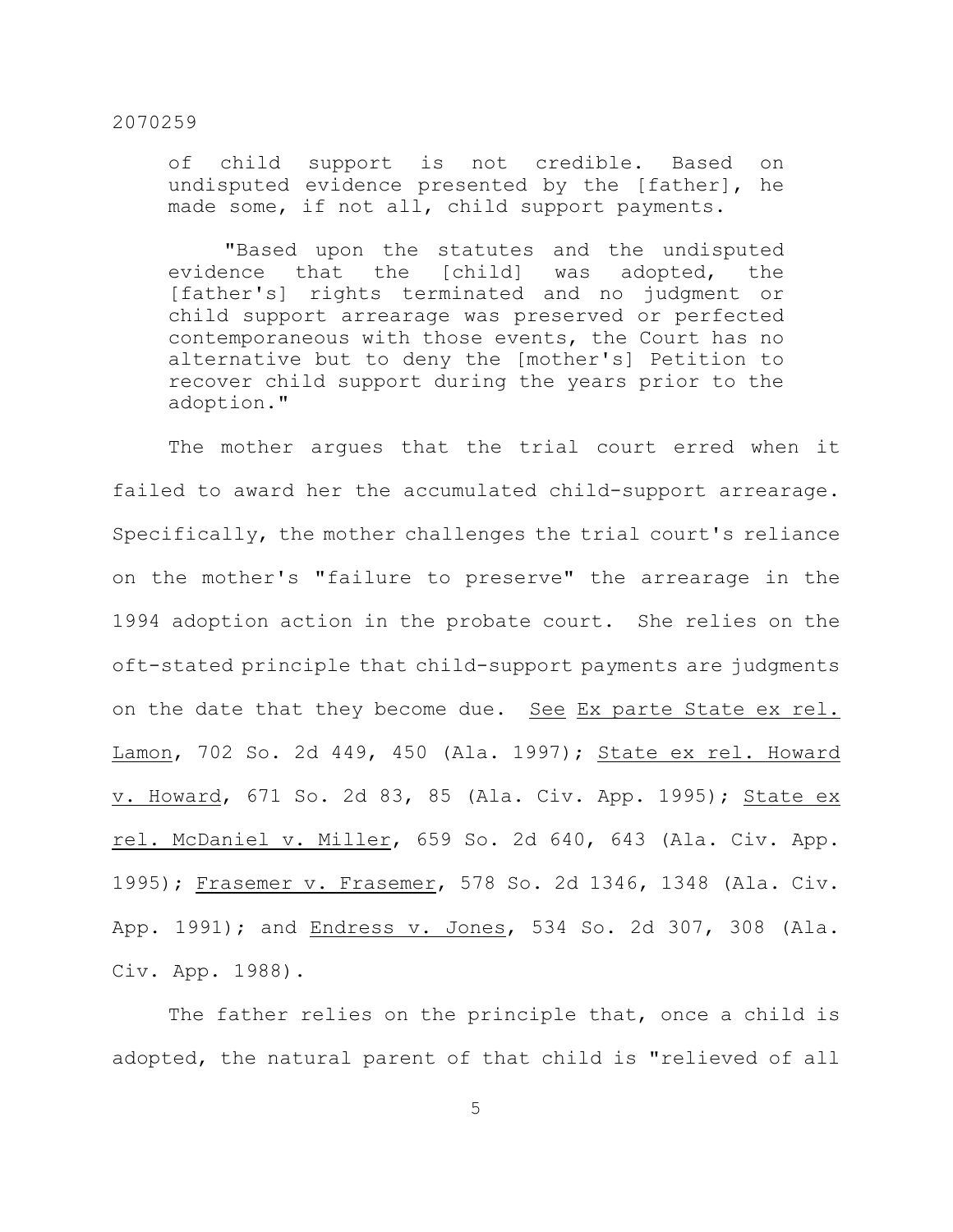parental responsibility" for that child. Ala. Code 1975, § 26-10A-29(b). Both on appeal and at trial, the father relied on the following language from Ex parte Bronstein, 434 So. 2d 780, 782 (Ala. 1983), construing Ala. Code 1975, 26-10-5(b),<sup>1</sup> the predecessor statute to  $\frac{1}{2}$  26-10A-29(b): "The law is unequivocal. It mandates that upon entry of a final order of adoption, the natural parent is 'divested of all legal rights and obligations' ...." Based on the principle that adoption

 $1$ Section 26-10-5(b), at the time Bronstein was decided, read:

"When the final order of adoption shall have been entered, the natural parents of the child, if living, shall be divested of all legal rights and obligations due from them to the child or from the child to them and the child shall be free from all legal obligations of obedience or otherwise to such parents. The adopting parent or parents of the child shall be invested with every legal right in respect to obedience and maintenance on the part of the child as if said child had been born to them in lawful wedlock, including the right of said adopting parent or parents of inheritance to real estate and to the distribution of personal estate on the death of such adopted child as if said child had been born to them in lawful wedlock, and the child shall be invested with every legal right, privilege, obligation and relation in respect to education, maintenance and the rights of inheritance to real estate and to the distribution of personal estate on the death of such adopting parent or parents as if born to them in lawful wedlock."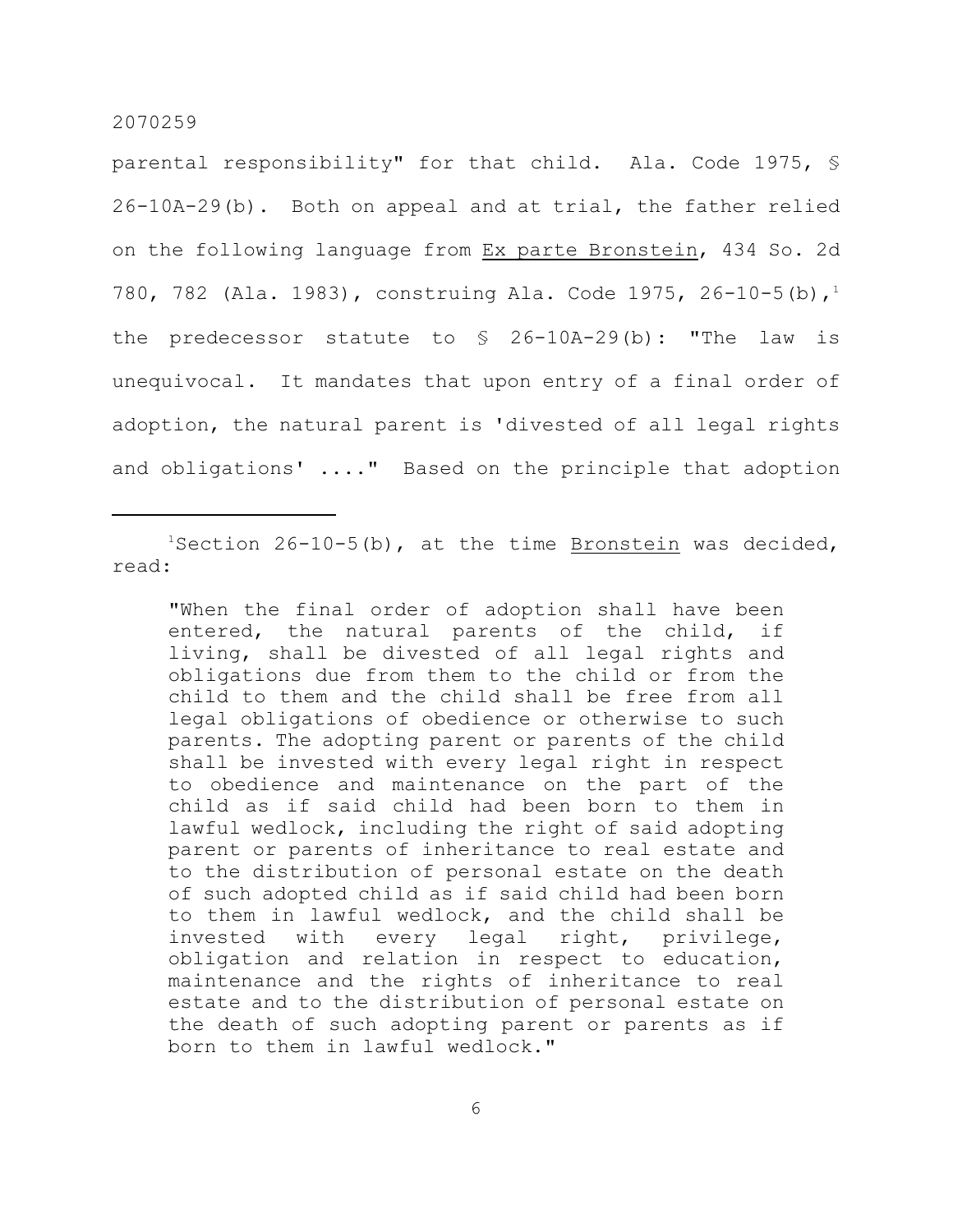extinguishes a parent's responsibilities to and for a child, the father concludes that his responsibility to pay past-due child support was extinguished by the child's adoption in 1994.

The law clearly supports the mother's position. Each unpaid child-support payment was a judgment at the time that it became due and could be collected as any other money judgment. Ex parte State ex rel. Lamon, 702 So. 2d at 450; Endress, 534 So. 2d at 308. The mother was not required to take any steps, in the probate court or otherwise, to "preserve" the child-support arrearage.<sup>2</sup>

Although the August 1994 adoption relieved the father of any further duty to support the child, it did not affect the accrued child-support arrearage in any respect. "[A] trial court may not modify, release, or discharge the obligor of past due support once the obligation matures and becomes final under the original divorce judgment." Howard, 671 So. 2d at

 $2$ We note that the mother's delay in seeking to hold the father in contempt and to secure payment of the arrearage would not preclude her recovery under the doctrine of laches. Ex parte State ex rel. Lamon, 702 So. 2d at 451 (citing Davis v. State ex rel. Sledge, 550 So. 2d 1034, 1035 (Ala. Civ. App. 1989)).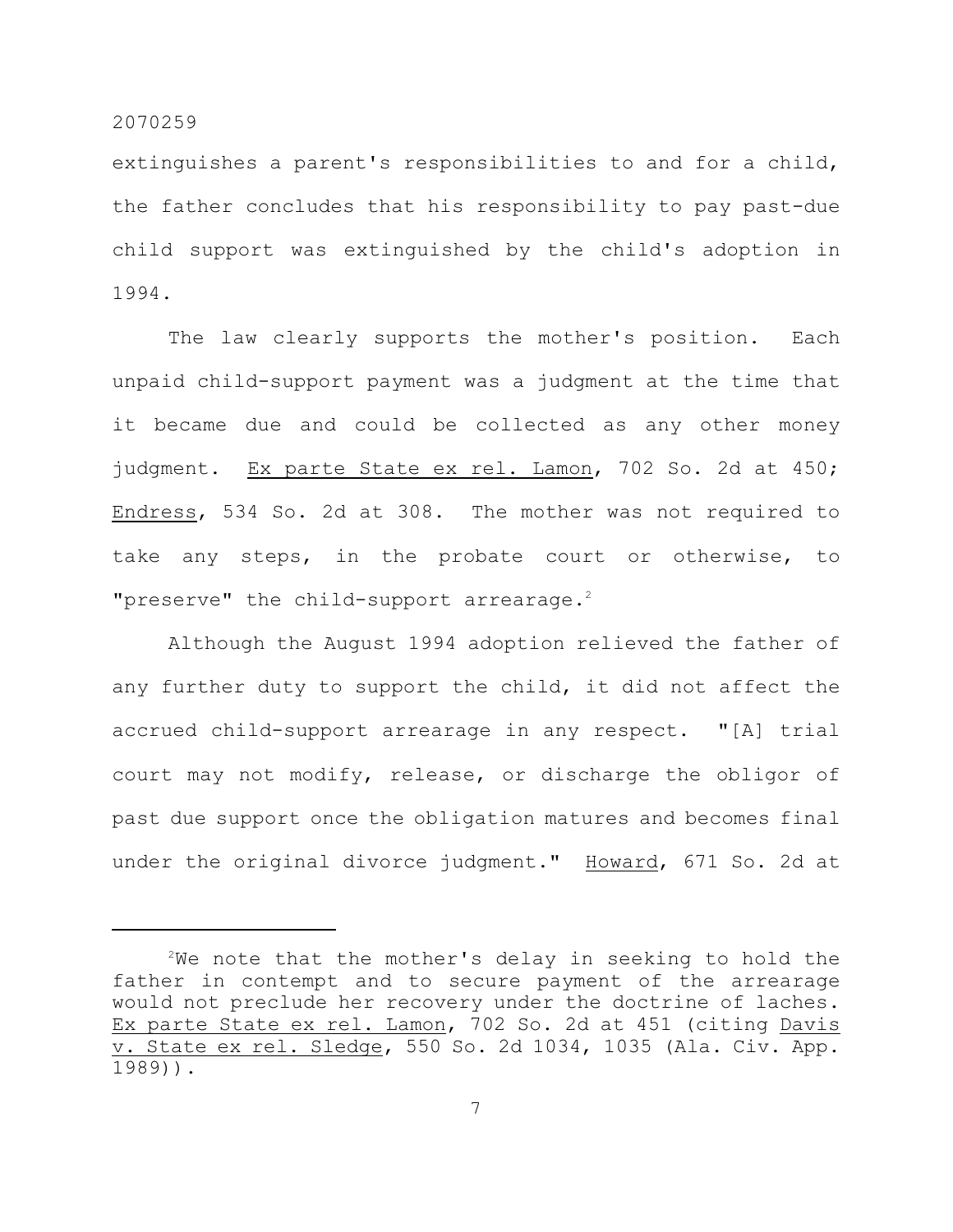85. A trial court does, however, have the power to allow a parent credit for gifts or other payments made to or on behalf of the child. Ex parte State ex rel. Lamon, 702 So. 2d at 450; Frasemer, 578 So. 2d at 1348.

Because the trial court erred in determining that the mother's failure to "preserve" the arrearage in the 1994 adoption action precluded her recovery of the child-support arrearage, we reverse the judgment and remand the cause for the trial court to compute, based on the evidence of record, the amount of the arrearage owed by the father.

REVERSED AND REMANDED WITH INSTRUCTIONS. Thompson, P.J., and Pittman and Moore, JJ., concur. Bryan, J., concurs specially, with writing.

8